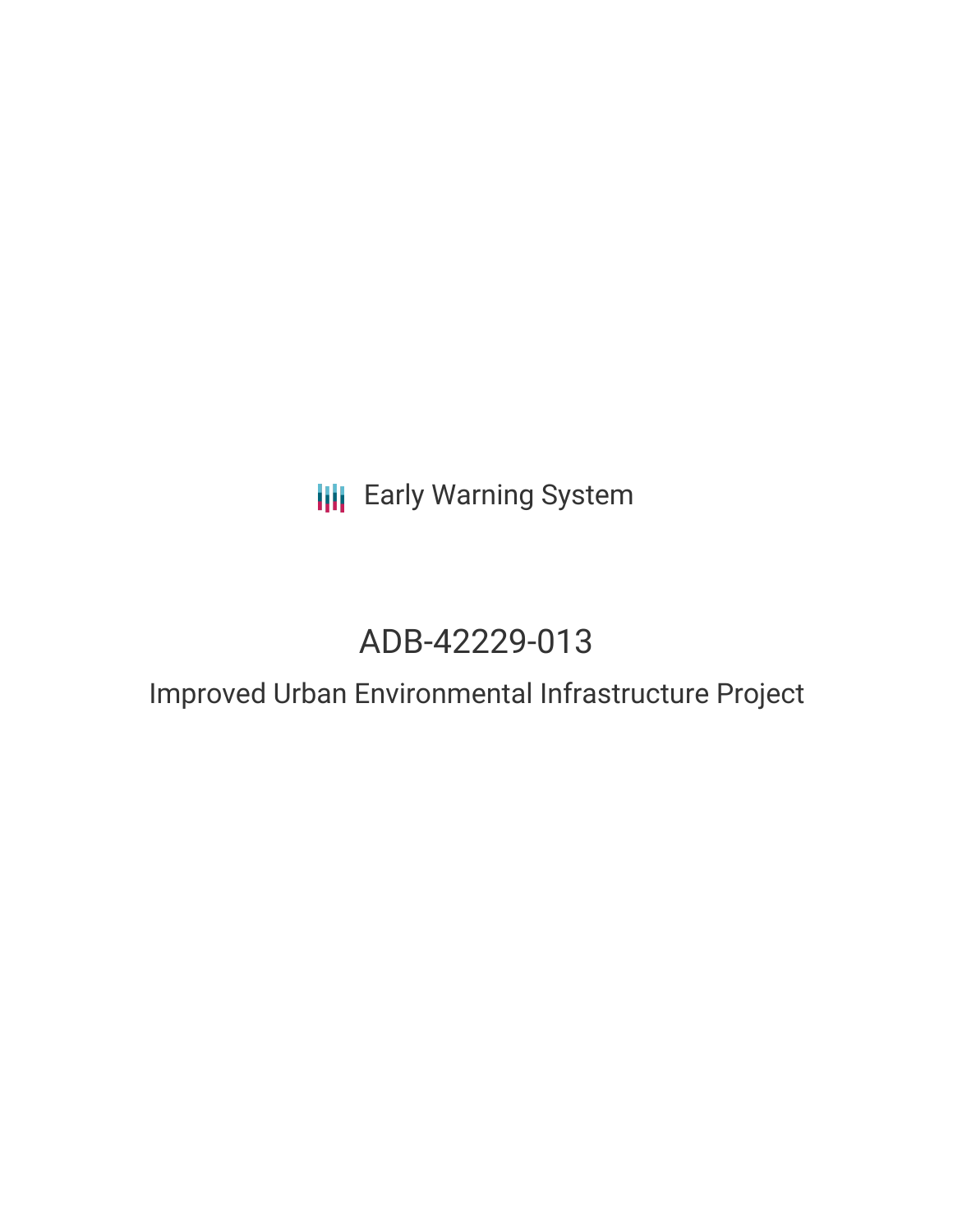

#### **Quick Facts**

| <b>Countries</b>               | Bhutan                                         |
|--------------------------------|------------------------------------------------|
| <b>Financial Institutions</b>  | Asian Development Bank (ADB)                   |
| <b>Status</b>                  | Active                                         |
| <b>Bank Risk Rating</b>        |                                                |
| <b>Voting Date</b>             | 2013-12-12                                     |
| <b>Borrower</b>                | Ministry of Works and Human Settlement (MoWHS) |
| <b>Sectors</b>                 | Law and Government, Technical Cooperation      |
| <b>Investment Type(s)</b>      | Grant                                          |
| <b>Investment Amount (USD)</b> | \$1.00 million                                 |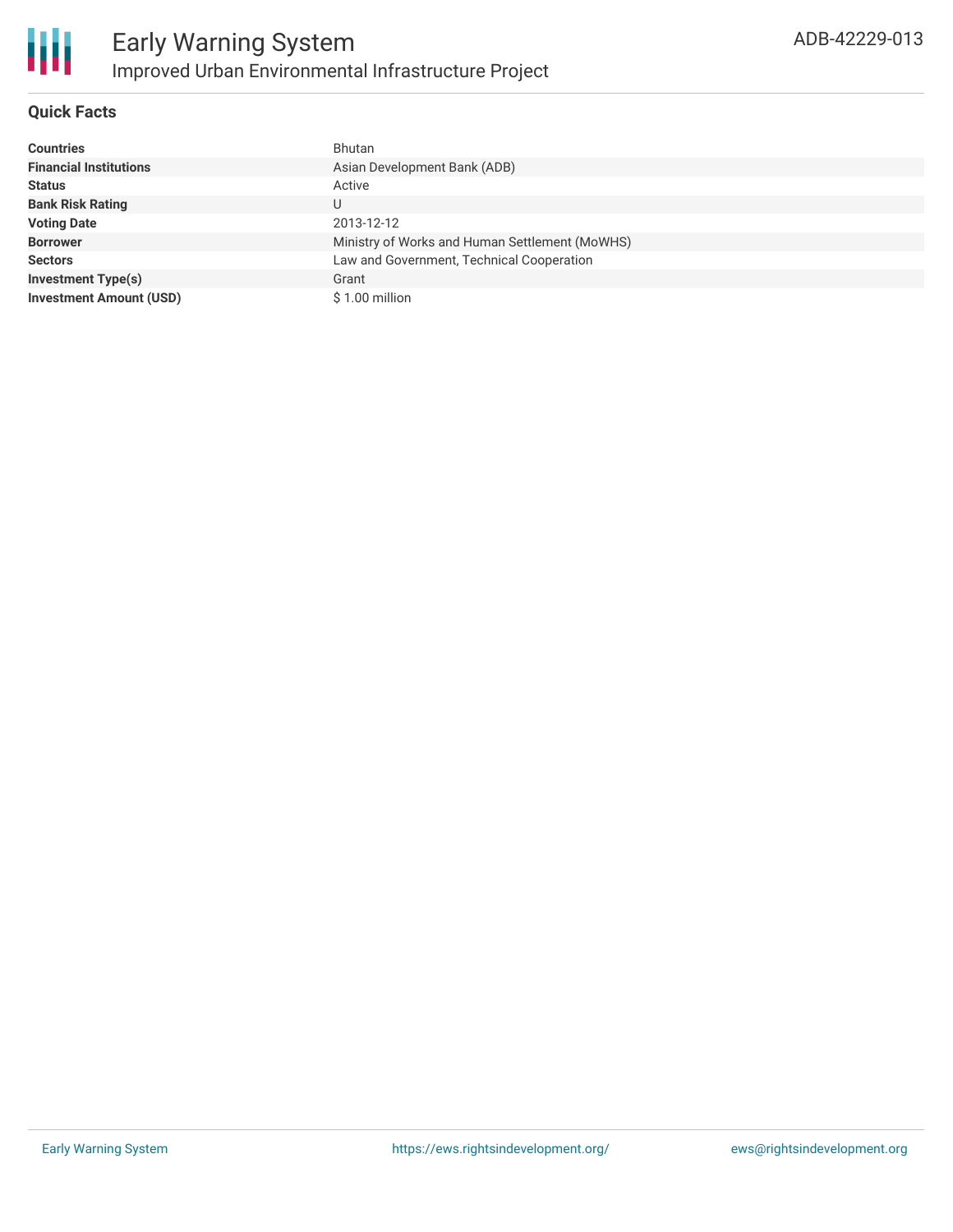

#### **Project Description**

This project provides assistance by creating proposals for physical and non-physical investments in 9 towns, including screening technical options, basic engineering designs for infrastructure, and water sensitive urban development and climate proofing aspects. Additionally, the technical assistance will include government assessment of the engagement area and institutional issues and mechanisms, as well as poverty reduction, social impacts assessment, gender action plan, safeguards assessments, and the development of frameworks and any plans in response to triggering safeguards.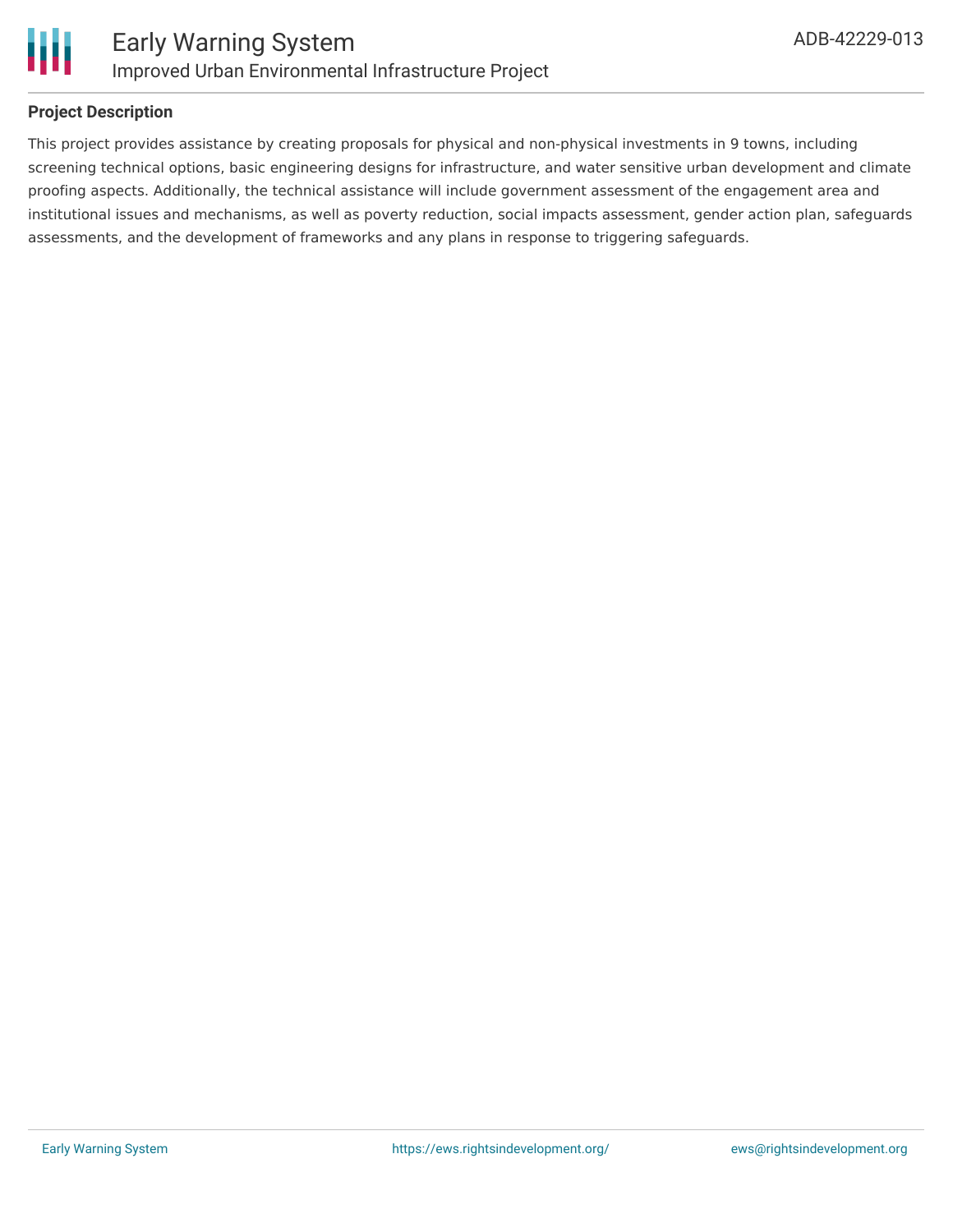

#### **Investment Description**

Asian Development Bank (ADB)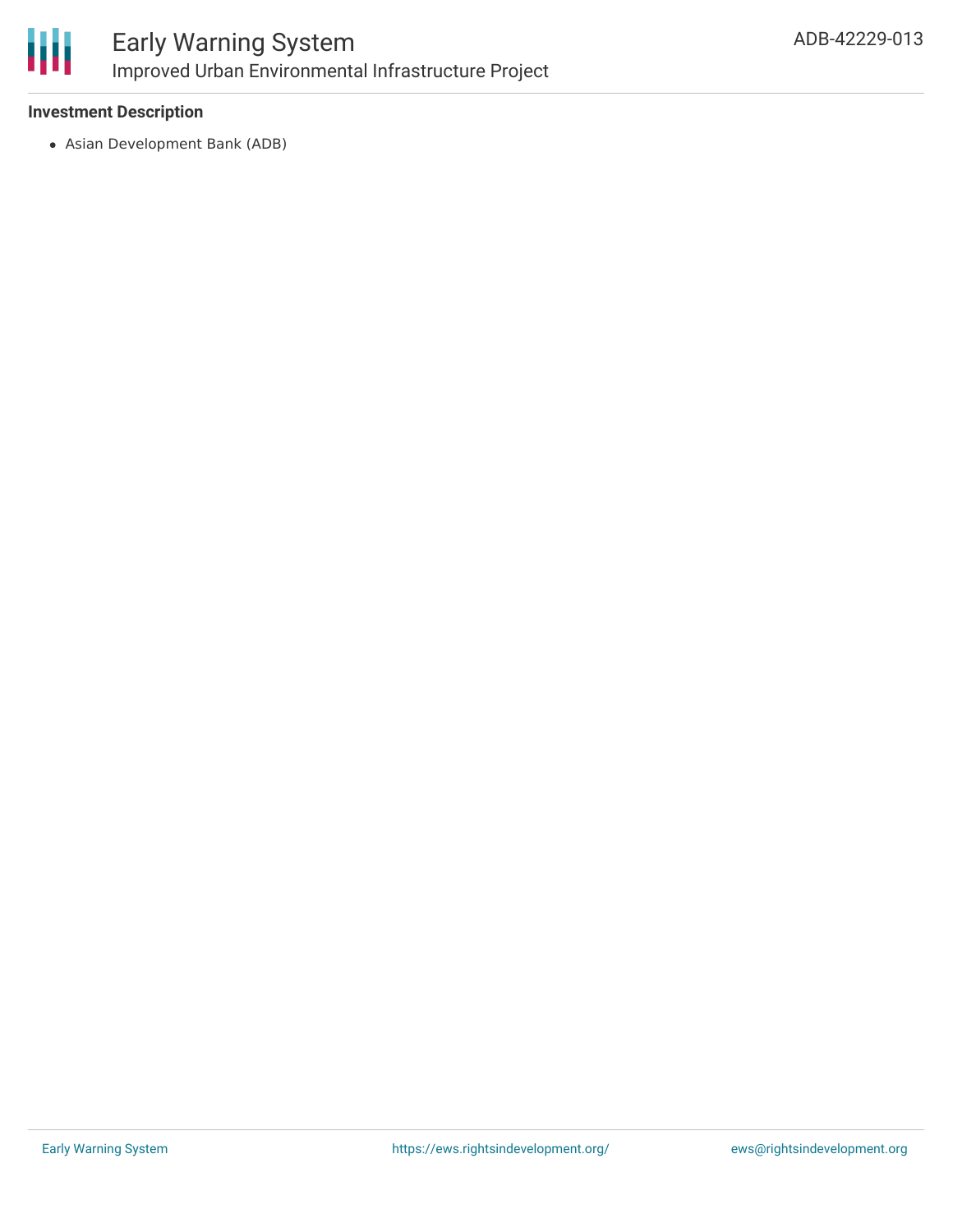

#### **Contact Information**

Ministry of Works and Human Settlement (MoWHS) Post Box #278 Thimphu Bhutan

ACCOUNTABILITY MECHANISM OF ADB

The Accountability Mechanism is an independent complaint mechanism and fact-finding body for people who believe they are likely to be, or have been, adversely affected by an Asian Development Bank-financed project. If you submit a complaint to the Accountability Mechanism, they may investigate to assess whether the Asian Development Bank is following its own policies and procedures for preventing harm to people or the environment. You can learn more about the Accountability Mechanism and how to file a complaint at: http://www.adb.org/site/accountability-mechanism/main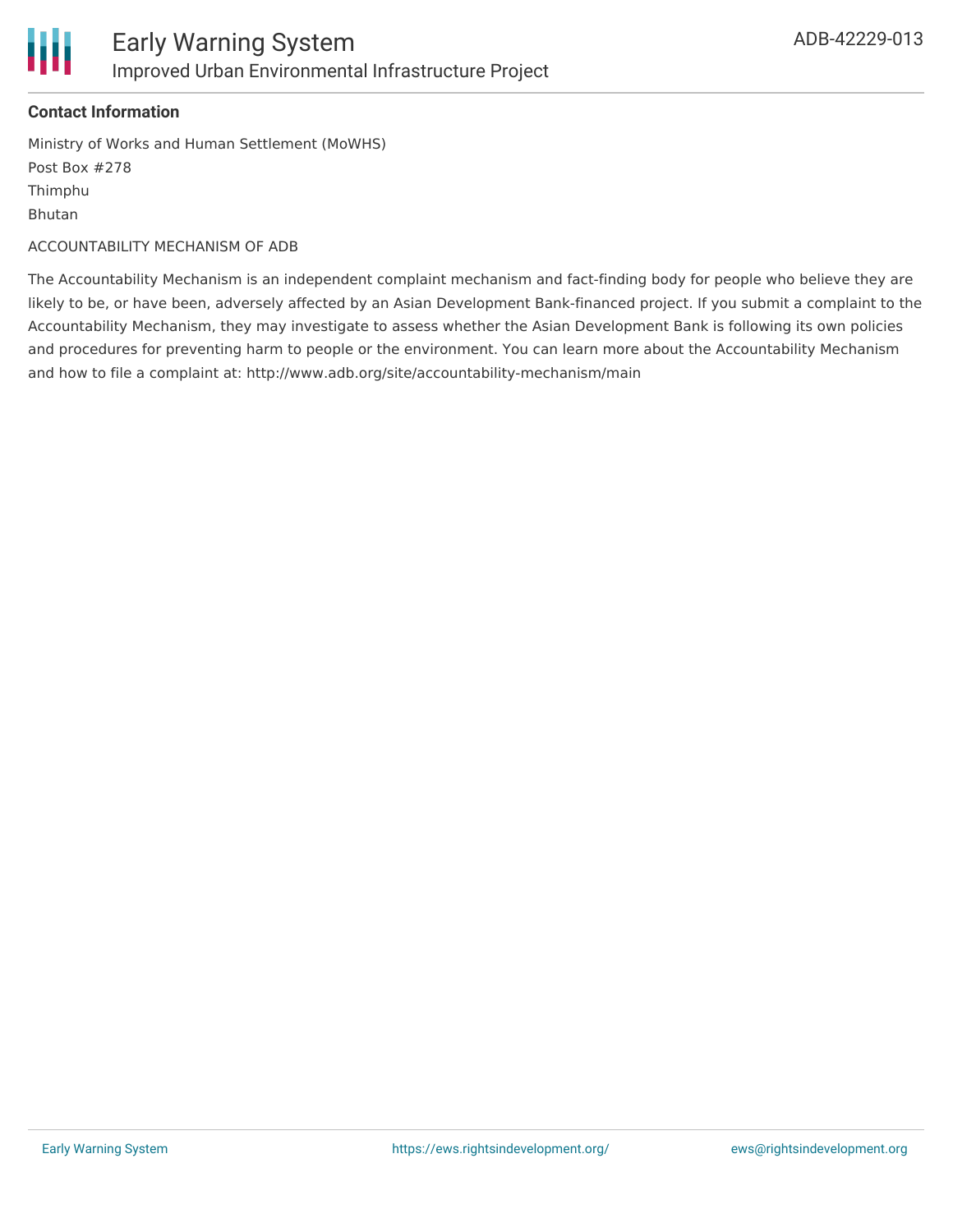

#### **Bank Documents**

- Improved Urban [Environmental](https://ewsdata.rightsindevelopment.org/files/documents/13/ADB-42229-013_hI1T01G.pdf) Infrastructure Project [\[Original](https://www.adb.org/projects/documents/improved-urban-environmental-infrastructure-project-bhutan-pptar) Source]
- Improved Urban [Environmental](https://ewsdata.rightsindevelopment.org/files/documents/13/ADB-42229-013_8Iel6Oh.pdf) Infrastructure Project [\[Original](https://www.adb.org/projects/documents/improved-urban-environmental-infrastructure-project-bhutan-ipsa) Source]
- Improved Urban [Environmental](https://ewsdata.rightsindevelopment.org/files/documents/13/ADB-42229-013_oNe1AQL.pdf) Infrastructure Project : Project Data Sheet (Dzongkha Translation) [\[Original](https://www.adb.org/dz/projects/documents/42229-013-project-data-sheet) Source]
- Project [Disclosure](https://ewsdata.rightsindevelopment.org/files/documents/13/ADB-42229-013.pdf) PDF [\[Original](https://www.adb.org/printpdf/projects/42229-013/main) Source]